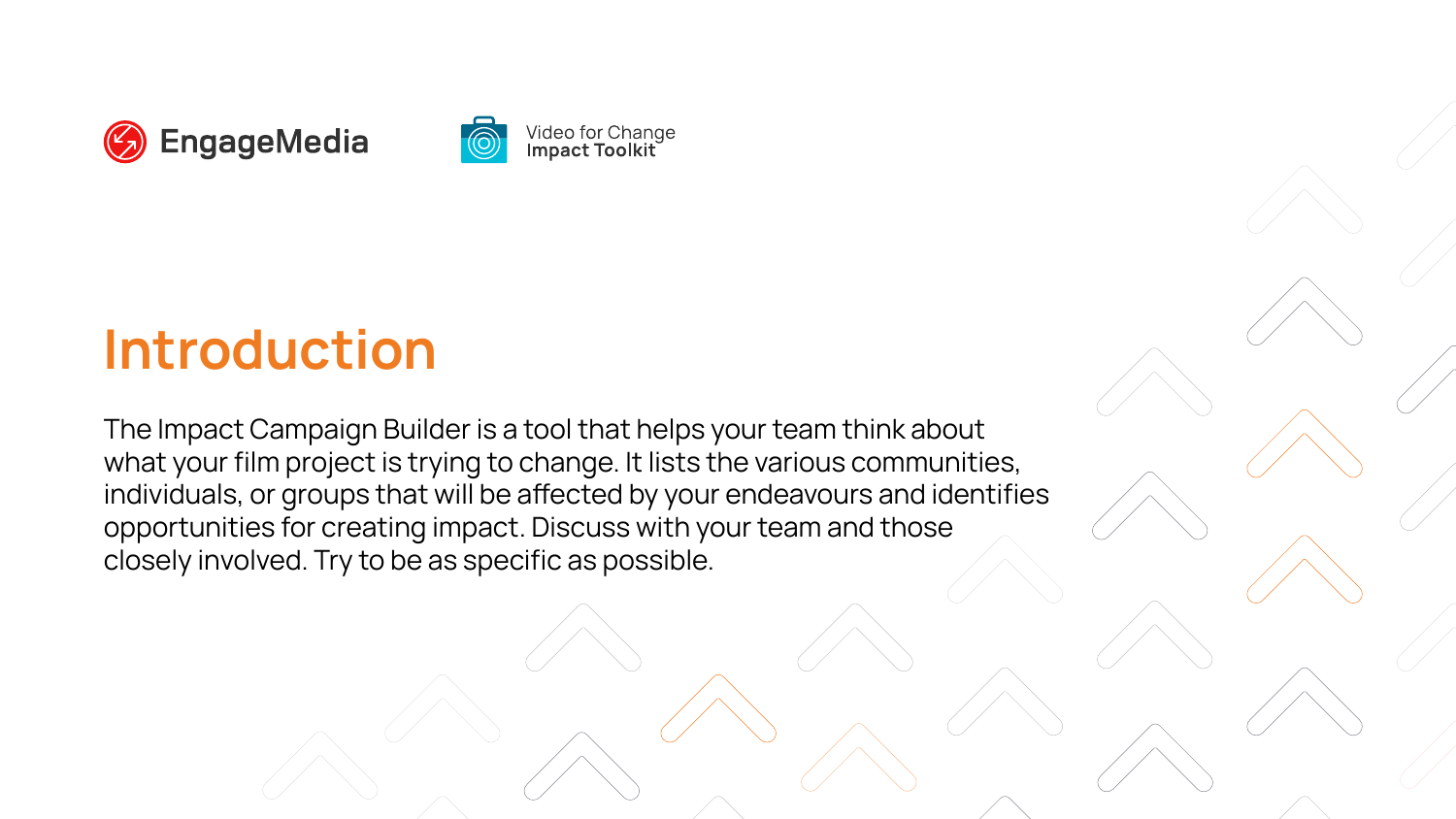| <u>Ecosystem</u><br>Describe how your film project sits<br>within the ecosystem surrounding<br>your issue. |  |
|------------------------------------------------------------------------------------------------------------|--|
|                                                                                                            |  |
|                                                                                                            |  |







Video for Change<br>**Impact Toolkit** 





| <b>What needs to change?</b><br>Why are you making this film?<br>Formulate where your film contributes<br>to change. | Who will benefit?<br>List the communities,<br>groups, or individuals. | <b>Anticipated Impact?</b><br>List the ways in which your<br>film project will benefit the<br>listed groups or individuals. | <b>How will this happen?</b><br>How does your film project<br>contribute to achieving the<br>listed benefits/changes? | <b>Networks</b><br>Who can help achieve your<br>goals? (e.g., existing<br>movements, networks, key<br>individuals) | <b>Actions</b><br>What needs to be done to<br>make this happen? |
|----------------------------------------------------------------------------------------------------------------------|-----------------------------------------------------------------------|-----------------------------------------------------------------------------------------------------------------------------|-----------------------------------------------------------------------------------------------------------------------|--------------------------------------------------------------------------------------------------------------------|-----------------------------------------------------------------|
|                                                                                                                      |                                                                       |                                                                                                                             |                                                                                                                       |                                                                                                                    |                                                                 |
|                                                                                                                      |                                                                       |                                                                                                                             |                                                                                                                       |                                                                                                                    |                                                                 |
|                                                                                                                      |                                                                       |                                                                                                                             |                                                                                                                       |                                                                                                                    |                                                                 |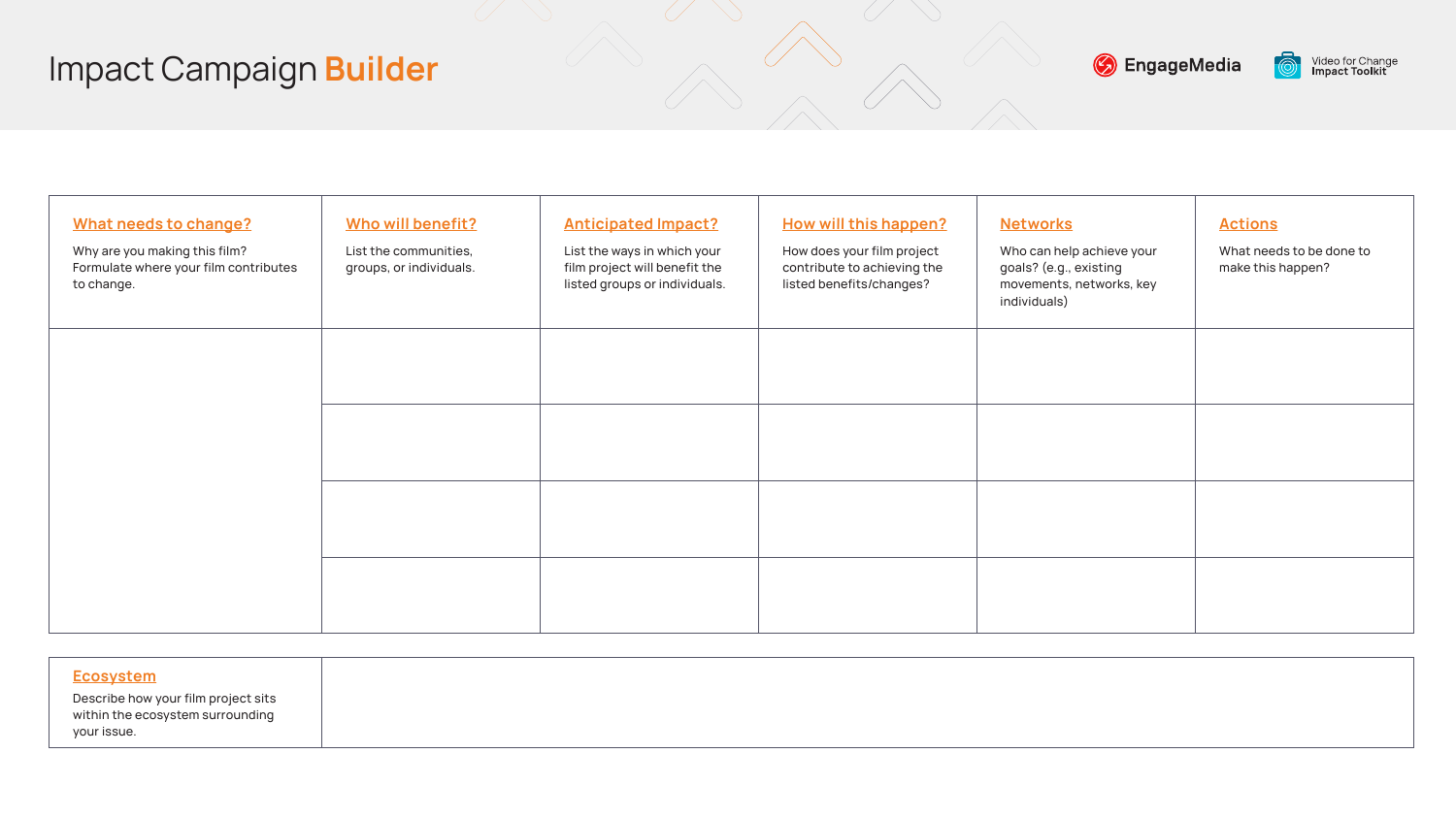List the communities, groups, or individuals who will benefit as a result of your film and its impact campaign.

### References

- •Members of Indigenous community X living in Sabah
- The animals living in the forests of Sabah



- •[Toolkit: know your participants, audiences, and targets](https://toolkit.video4change.org/research-and-planning/step-three-know-your-participants-audiences-and-targets/)
- •[From Distribution to Engagement \(Fledgling Fund\)](https://www.thefledglingfund.org/wp-content/uploads/2015/10/From-Distribution-to-Audience-Engagment.pdf)

Examples

## **Who will benefit?**

What is the social change that you are working to achieve? What is your understanding of it and its history? What is motivating your team to make this film?

References

- •[Toolkit: Design a Theory of Change](https://toolkit.video4change.org/research-and-planning/step-two-design-a-theory-of-change/)
- •[Toolkit: Types of Social Change](https://toolkit.video4change.org/what-is-impact/types-of-social-change/)

**Examples** 

- •The clearing of forests for palm oil plantations in Sabah, Malaysia is halted.
- •The catching of thresher sharks around Alor island, Indonesia becomes illegal.



### <span id="page-2-0"></span>**What needs to change?**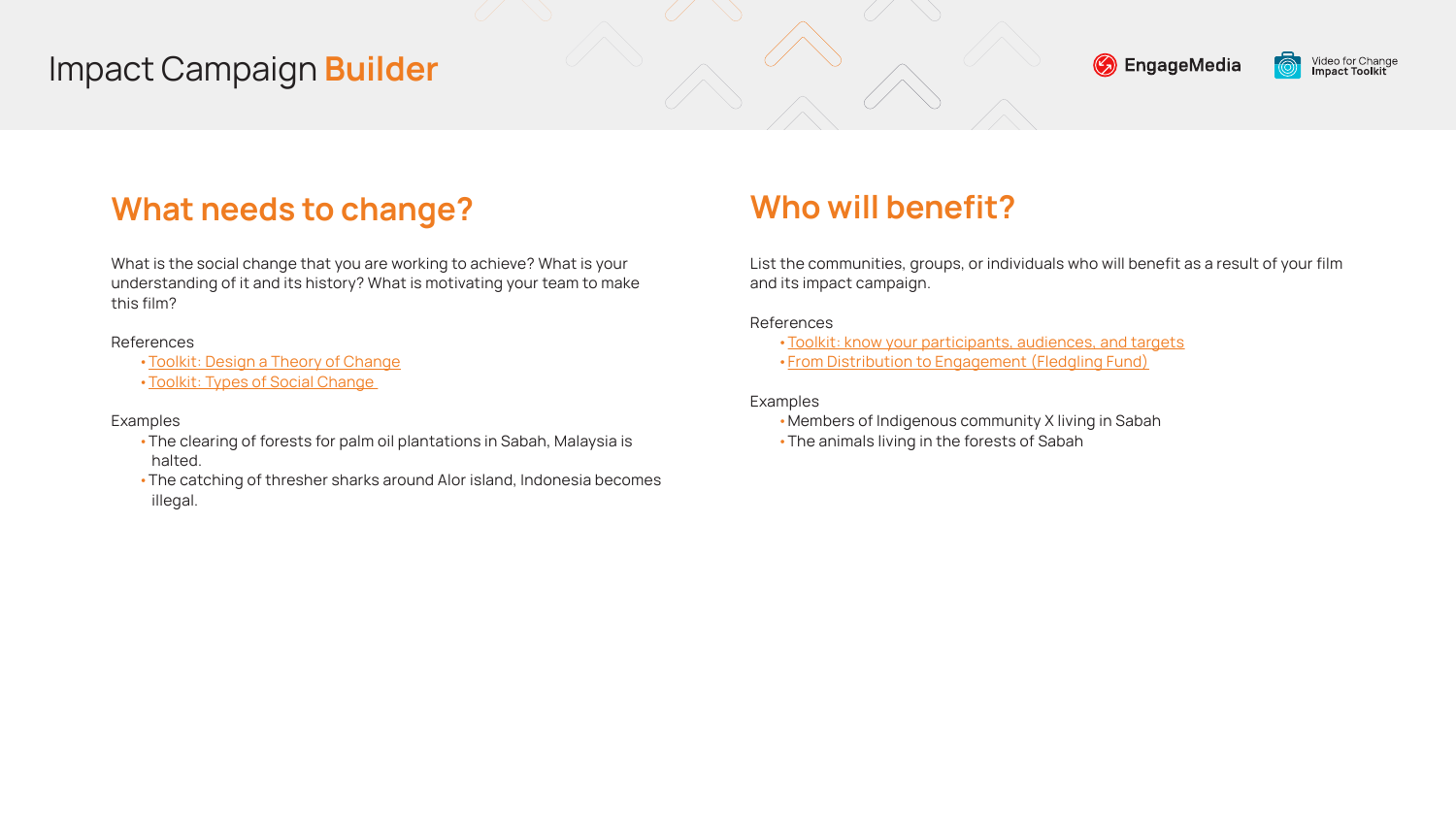Impact *is any change(s) made to a situation or context*. Impact can be short term or long term, but must describe a changed situation or outcome that your film project is likely to achieve. Only list benefits or changes that are realistically attainable and time-bound.

#### References

- Increased media literacy of Indigenous community X members through screenings and discussions of environmental films.
- 2 Fishermen of Alor understand the importance of the thresher shark in sustaining a healthy fishery ecosystem.



- •[Toolkit: Impact Statements](https://toolkit.video4change.org/values-and-methods/impact-statements/)
- •[Toolkit: Types of Social Change](https://toolkit.video4change.org/what-is-impact/types-of-social-change/)
- •[Toolkit: What is Impact?](https://toolkit.video4change.org/what-is-impact/)

### **Examples**

- Sarawak community members in village X will be better equipped to critically assess written information and media coverage about development efforts in the forested regions of their village.
- 2 Local community screening on Alor will raise awareness and trigger discussions on how the local community can contribute to improving the marine ecosystem.



## <span id="page-3-0"></span>**Anticipated Impact**

Describe how your film project is going to contribute to making the intended change happen.

References

- •[Toolkit: Impact Statements](https://toolkit.video4change.org/values-and-methods/impact-statements/)
- •[Toolkit: Participation and Inclusion](https://toolkit.video4change.org/values-and-methods/participation-and-inclusion/)

#### Examples

### **How will this happen?**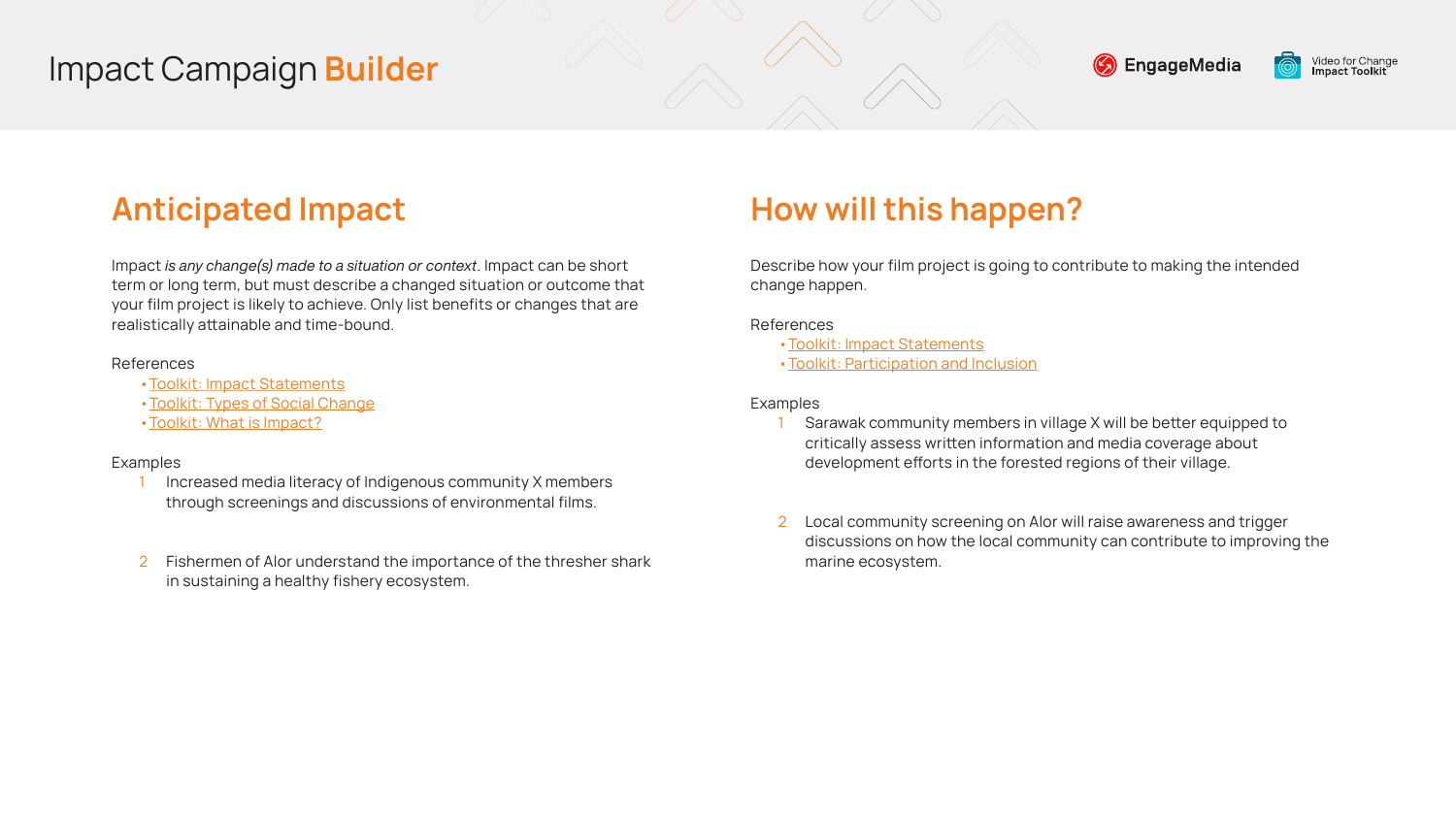What similar projects/programs are already out there? Do you need to create your own organisation or website, or could you partner with pre-existing organisations and networks? If you're partnering up, describe how these partnerships will help achieve your goal.

#### References

- [•Toolkit: Power Analysis](https://toolkit.video4change.org/values-and-methods/power-analysis/)
- •[Toolkit: Know your participants, audiences, and targets](https://toolkit.video4change.org/research-and-planning/step-three-know-your-participants-audiences-and-targets/)
- •[What is Impact Production? \(Video\)](https://cinemata.org/view?m=Pz14Nbkc7)

### **Examples**

- The Safe Sarawak! movement has a large popular following among affected indigenous communities and can act as a liaison between us and local community X.
- 2 Thresher Shark Indonesia, an NGO that works with local communities on Alor, can help set up the community screenings.



### <span id="page-4-0"></span>**Networks**

List all the actionable steps that can be taken to achieve change. Add the names of responsible individuals or groups and set a deadline. These action items are best checked and updated at every production meeting.

References

•[Seven ways to write better action points](https://www.linkedin.com/pulse/7-ways-write-better-action-items-charlie-gilkey/)

### **Examples**

- 1 Ahmad to meet with *Safe Sarawak* and identify possible roles for their members to participate in the film's research process.
- 2 Julie to set-up a focus group discussion with local fisherfolk on Alor to better understand why they are catching Thresher Sharks.



### **Actions**